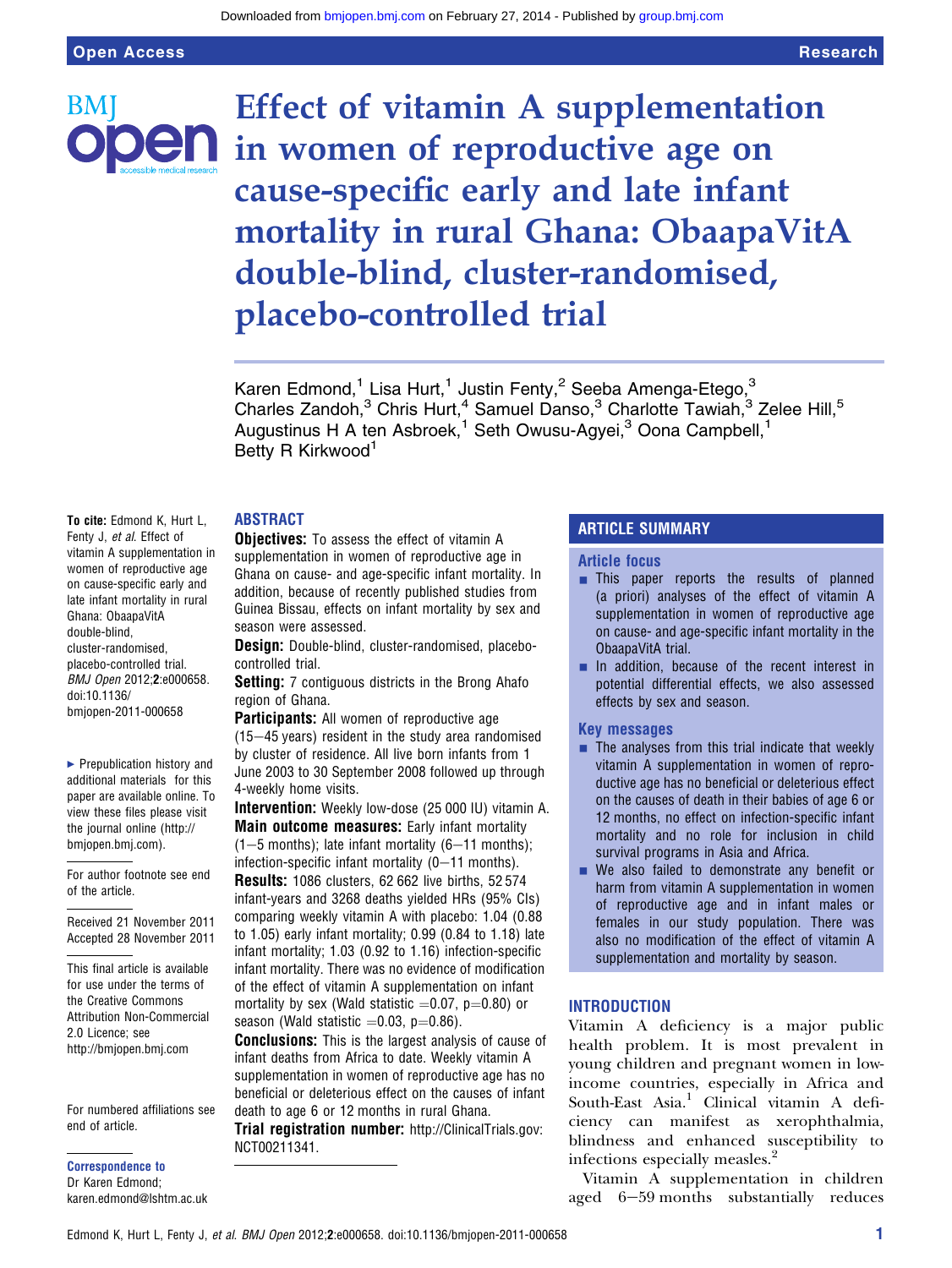## ARTICLE SUMMARY

#### Strengths and limitations of this study

- There were some limitations to our trial. There was no direct observation of capsule taking; however, adherence was supported by an extensive Information, Education and Communication strategy, and we estimated that on average 75% of women both received and took all four capsules every month.
- **-** We also used verbal postmortems (VPMs) and physician coders to assign cause of death, and it was not possible to use health facility records or postmortem examinations to verify the cause of death. Misclassification is common in VPM studies, but this can be minimised when broad categories such as 'infection', 'prematurity' and 'asphyxia' are used. Our VPM tools were also validated in similar study populations, and acceptable sensitivity and specificity were reported in comparison to a gold standard.
- **E** Strengths included the fact that our study was large  $(62000$ infants) prospective and population-based. All resident women in the trial districts and their babies were enrolled, and loss to follow-up was low, even in women with babies who had died.

mortality $^3$  <sup>4</sup>; these effects are apparent for deaths due to diarrhoea and measles but not respiratory infections or malaria.3 5 However, the effect of vitamin A supplementation in children younger than 6 months is less clear. Trials of supplementation of 25 000 international units (IU) vitamin A linked to each of the first three doses of diphtheria-tetanus-pertussis immunisations demonstrated no significant effects on early or late infant mortality.<sup>6</sup> Early studies from Guinea Bissau suggested that there may be interaction with the season of birth with higher mortality occurring in the rainy season in neonates who were supplemented with vitamin A.<sup>7 8</sup> Findings from two trials in Guinea Bissau also suggested increased mortality among girls, but not among boys, in the second half of infancy following neonatal vitamin A supplementation.<sup>7 9</sup> However, a recent meta-analysis involving all trials to date indicated that there is no differential effect of neonatal vitamin A supplementation in boys and girls. $^{10}$ 

A recent Cochrane review reported that vitamin A supplementation in women of reproductive age has no significant effect on maternal or infant outcomes.<sup>11</sup> This review included our recently reported findings from the Ghana ObaapaVitA cluster-randomised trial of the impact of weekly low-dose (25 000 IU) vitamin A supplementation given to women of reproductive age, which suggested no beneficial effect on the survival of their babies.<sup>12</sup> However, there have been no reports of the effect of vitamin A supplementation in women of reproductive age on cause-specific infant mortality or on mortality in early and late infancy. These outcomes were not included in our initial publication due to space limitations.

This paper reports the results of planned (a priori) analyses of the effect of vitamin A supplementation in women of reproductive age on cause- and age-specific

infant mortality in the ObaapaVitA trial. We hypothesised that vitamin A supplementation would have significant effects on all three groups (neonatal, early infant and late infant mortality). In addition, because of the recent interest in potential differential effects, we also assessed effects by sex and season.

## **METHODS**

Methods are reported in detail elsewhere, $12$  and the full protocol is available online (at http://www.lshtm. ac.uk/eph/nphir/research/obaapavita/obaapavita\_trial\_ protocol.pdf). In brief, all women aged 15-45 years living in seven, predominantly rural, districts in the Brong Ahafo region of Ghana, who were able to give informed consent and who planned to live in the trial area for at least 3 months were eligible for enrolment. Enrolment started in December 2000 and continued throughout the trial; fieldworkers recruited eligible women who migrated into their areas and girls who became fifteen. The trial ended in September 2008, with data collection continuing through October 2008. Verbal postmortems (VPMs) to ascertain cause of death were implemented for all infant deaths from June 2003. Analyses in this paper are therefore based on all live births that took place to study participants between June 2003 and September 2008.

There are two distinct seasons in the study area. October-March is the dry season with high temperatures (mean  $30^{\circ}$ C) and low rainfall (mean 100 mm). April-September is the rainy season with lower temperatures (mean  $26^{\circ}$ C) and high rainfall (mean  $1270$  mm).<sup>13</sup>

## Intervention

Women were randomised, according to their cluster of residence, to receive either weekly vitamin capsules, containing  $25000 \text{ IU}$  (7500  $\mu$ g) of vitamin A in soybean oil in a dark red opaque soft gel, or identical-looking placebo capsules containing only soybean oil. The vitamin A dose was selected to deliver the recommended dietary allowance while being safe during pregnancy.<sup>14 15</sup> The capsules were manufactured by Accucaps Industries Limited, Windsor, Ontario, Canada; the vitamin A was donated by Roche. Women were visited at home every 4 weeks, and given four capsules to be taken over the next 4 weeks. Adherence was supported by an extensive Information, Education and Communication programme, based on formative research conducted before the trial began.<sup>16</sup>

#### Randomisation and blinding

The trial area was divided into clusters of compounds, with fieldworkers responsible for a fieldwork area (FWA) of four contiguous clusters, visiting women in one cluster per week over a 4-weekly cycle. There were a total of 272 FWAs and 1086 clusters. Randomisation was by cluster with two clusters in each FWA allocated to vitamin A and two to placebo to ensure geographic matching of vitamin A and control groups. A computer-generated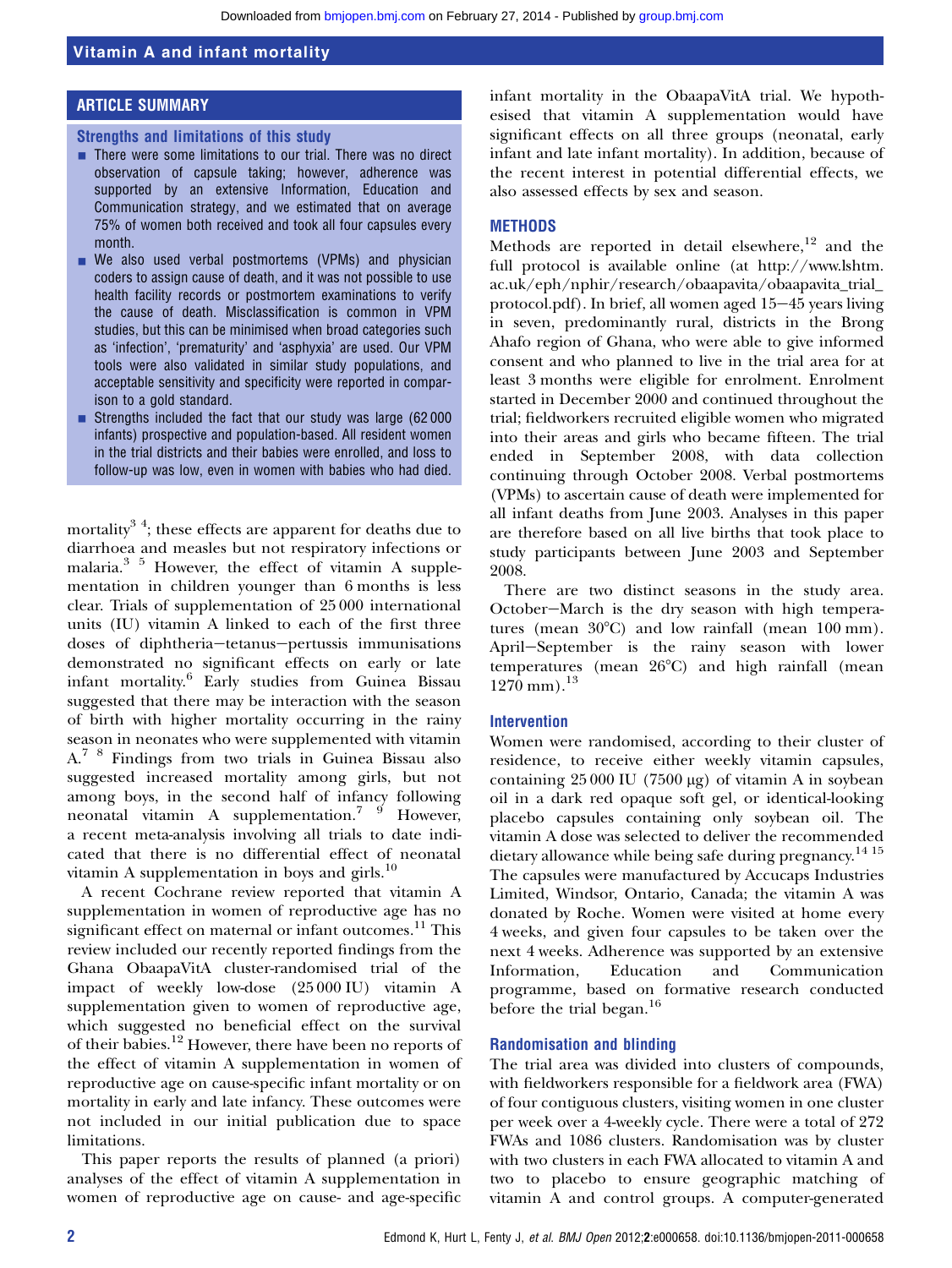randomisation list was prepared for the capsule manufacturers by an independent statistician. The capsules were packaged in labelled jars, for each cluster for each week of the trial. No trial personnel (participants, careproviders, data collectors, data analysts, investigators) had access to the randomisation list or to any information that would allow them to deduce or change the cluster allocation.

## Data collection

Fieldworkers collected data during 4-weekly home visits on pregnancies, births, deaths, migrations, sociodemographic characteristics of pregnant women and number of capsules taken since the last visit. From June 2003, field supervisors conducted VPMs with close relatives or friends for all deaths reported among infants born to trial women; these included an open history, plus questions on signs, symptoms and the illness that lead to death. Standard WHO VPM tools and methods were used.<sup>17</sup> The methods have been presented and validated in earlier papers.<sup>18-20</sup> VPMs were reviewed by two experienced doctors, who independently assigned a single primary cause of death using identical tools. If the coders disagreed, the form was independently reviewed by a third doctor and a consensus coding accepted if two of the three agreed. If there was no consensus, the three coders met to determine whether they could reach agreement. The cause of death classi-

Figure 1 Profile of trial and subjects included in analysis of all live births from 1 June 2003 to 30 September 2008.

fication system had six major categories: congenital abnormalities, prematurity, birth asphyxia, infection (subdivided into neonatal, diarrhoea, pneumonia, malaria, measles, other), other specific cause of death and unexplained cause of death.

## Sample size

Sample size for the trial was determined by the rarest outcome, pregnancy-related mortality, to allow for the detection of a reduction of 33% in pregnancy-related mortality in the vitamin A arm, with 90% power and at 5% significance, and allowing for a 10% design effect. The sample size of 62 000 infants was also sufficient to detect at least a 15% effect of vitamin A supplementation on neonatal, early infant and late infant mortality.

## Statistical methods

Stata V.10.0 was used for all analyses. Infant mortality (deaths from 0 to 11 months of age), early infant mortality (deaths from 1 to 5 months of age) and late infant mortality (deaths from 6 to 11 months of age) were all expressed per 1000 infant-years of follow-up. Neonatal mortality (<1 month) was expressed per 1000 live births. Intention-to-treat analyses compared treatment groups using logistic regression for neonatal mortality and Cox regression for infant mortality. Random-effects regression (for logistic regression) or robust standard errors (for Cox regression) were used to

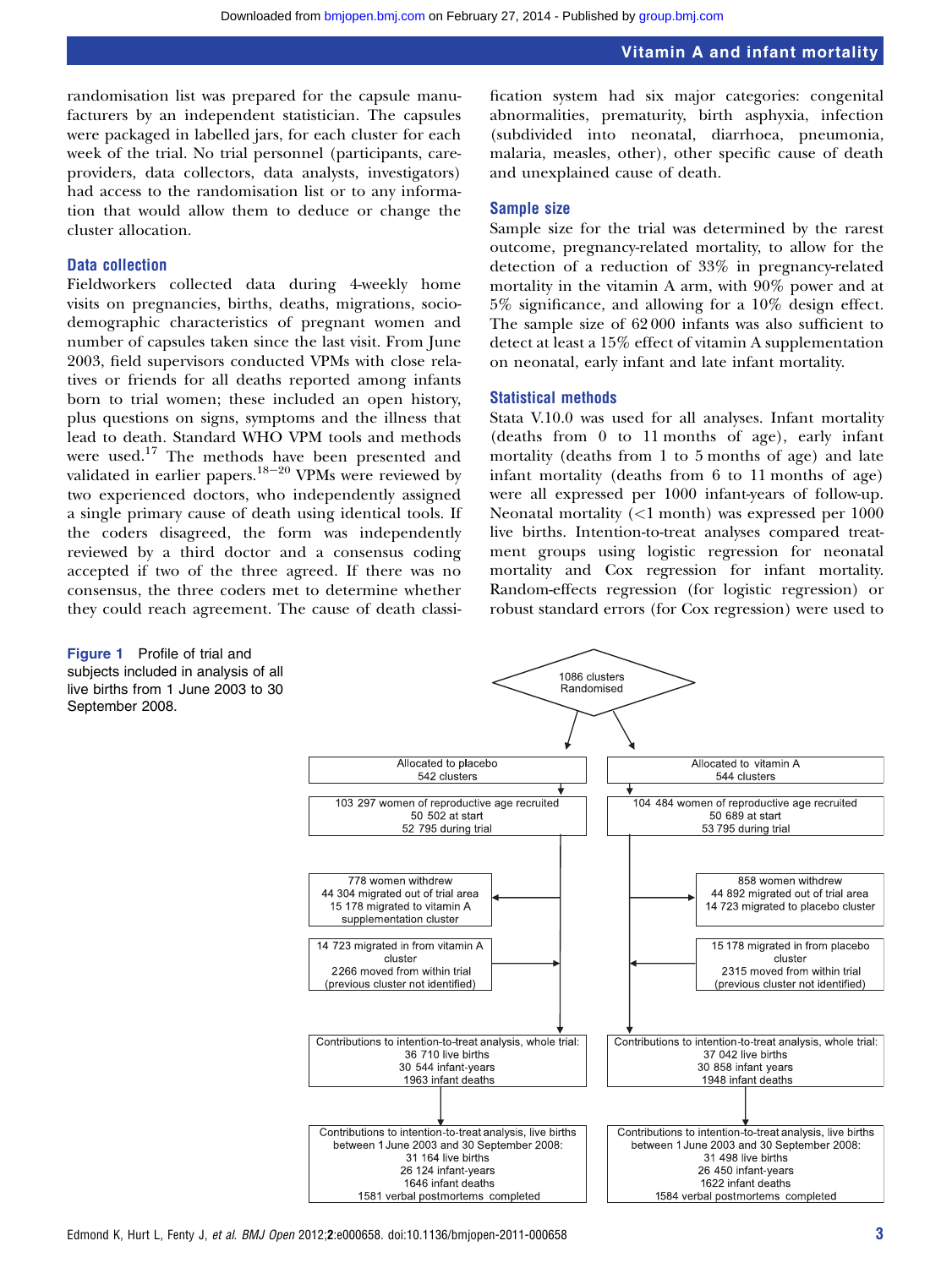take account of the clustered design. The proportional hazards assumption for all Cox regressions was assessed using visual inspection of the Nelson-Aalen log cumulative hazard curves. Interaction between vitamin A supplementation and season or gender was examined using the likelihood ratio test (when using logistic regression) or the Wald test (when using Cox regression).

Intention to treat was by cluster of residence. As previously described,<sup>12</sup> we accounted for the fact that vitamin A stores require some time to become replete or depleted by excluding the first 6 months of follow-up after recruitment or after any change of treatment group for the same reasons, and regarding women as belonging to their pre-move group for a period of 2 months after changing group. Infants were considered as belonging to the treatment arm of the mother at the time of delivery.

### Trial monitoring and ethical approval

The conduct of the trial was overseen by Trial Steering and Data Monitoring and Ethics Committees. It was approved by the ethics committees of the Ghana Health Service and the London School of Hygiene and Tropical Medicine and registered with http://clinicaltrials.gov (identifier NCT00211341). Full informed consent was obtained from all trial participants.

#### RESULTS

#### Participant flow

The trial profile is shown in figure 1. One thousand and eighty-six clusters (542 placebo, 544 vitamin A) in 272 FWAs were randomised. Recruitment, withdrawals and migration patterns were similar in the vitamin A and placebo arms, as were socio-demographic characteristics (table 1). There were a total of 62 662 live births to 50 422 women of reproductive age in the trial from 1 June 2003 to 30 September 2008 with 52 574 infant-years of follow-up and 3268 infant deaths (figure 1). For babies born before 31 October 2007, follow-up to 1 year was 86%. Data collection for the trial ended on 31 October 2008, and 90% of the babies born after 31 October 2007 were seen in the last month of data collection or had died before then.

#### Age at death

Overall, 58.9% (1925/3268) of the deaths occurred in the neonatal period, 21.3% (699/3268) occurred in early infancy  $(1-5$  months) and  $19.7\%$   $(644/3268)$ occurred in late infancy  $(6-11 \text{ months})$  (table 2). Mortality was comparable for the vitamin A and placebo groups during the neonatal period and in early and late infancy (table 3).

## Cause of death

A suitable respondent was found for the administration of 3129 VPMs out of the total 3268 deaths (95.7%). Coders were able to assign a cause for 2589 of these deaths (82.7%). Causes of death were markedly different in the neonatal (table 4) and postneonatal periods  $(1-11)$ 

Table 1 Comparability of vitamin A and placebo groups, all live births from 1 June 2003 to 30 September 2008

| <b>Characteristic</b>                               | Placebo,<br>$n$ (%*) | Vitamin A,<br>$n$ (%*) |  |  |
|-----------------------------------------------------|----------------------|------------------------|--|--|
| Live births in study                                | 31 164 (100)         | 31 498 (100)           |  |  |
| population (n)                                      |                      |                        |  |  |
| Age group at the birth outcome, years               |                      |                        |  |  |
| $<$ 20                                              | 2404(8)              | 2536 (8)               |  |  |
| $20 - 24$                                           | 7645 (25)            | 7747 (25)              |  |  |
| $25 - 29$                                           | 8866 (28)            | 8993 (29)              |  |  |
| $30 - 34$                                           | 6848 (22)            | 6818 (22)              |  |  |
| $35 - 39$                                           | 3784 (12)            | 3752 (12)              |  |  |
| $\geq 40$                                           | 1617(5)              | 1652(5)                |  |  |
| Previous live births (n)                            |                      |                        |  |  |
| 0                                                   | 3463 (11)            | 3628 (12)              |  |  |
| 1                                                   | 6032 (19)            | 6061 (19)              |  |  |
| $\overline{2}$                                      | 5812 (19)            | 5719 (18)              |  |  |
| 3                                                   | 4628 (15)            | 4888 (15)              |  |  |
| $\overline{4}$                                      | 3664 (12)            | 3714 (12)              |  |  |
| $5+$                                                | 7217 (23)            | 7179 (23)              |  |  |
| Not known                                           | 348(1)               | 309(1)                 |  |  |
| <b>Highest educational level</b>                    |                      |                        |  |  |
| <b>None</b>                                         | 12 142 (39)          | 12 280 (39)            |  |  |
| Primary school                                      | 5812 (19)            | 5865 (19)              |  |  |
| Secondary school                                    | 12515 (40)           | 12636 (40)             |  |  |
| <b>Technical college</b>                            | 262(1)               | 281(1)                 |  |  |
| or university                                       |                      |                        |  |  |
| Not known                                           | 433(1)               | 436 (1)                |  |  |
| Religion                                            |                      |                        |  |  |
| Christian                                           | 20663 (66)           | 20721 (66)             |  |  |
| <b>Muslim</b>                                       | 7428 (24)            | 7594 (24)              |  |  |
| <b>Traditional African</b>                          | 1718 (6)             | 1803(6)                |  |  |
| Other                                               | 939 (3)              | 961(3)                 |  |  |
| Not known                                           | 416(1)               | 419(1)                 |  |  |
| Ethnic group                                        |                      |                        |  |  |
| Akan                                                | 13361 (43)           | 13693 (43)             |  |  |
| Other                                               | 17392 (56)           | 17386 (55)             |  |  |
| Missing                                             | 411(1)               | 419(1)                 |  |  |
| Wealth quintiles                                    |                      |                        |  |  |
| 1st (poorest)                                       | 8039 (26)            | 8339 (26)              |  |  |
| 2nd                                                 | 6743 (22)            | 6666 (21)              |  |  |
| 3rd                                                 | 5668 (18)            | 5768 (18)              |  |  |
| 4th                                                 | 5177 (17)            | 5171 (16)              |  |  |
| 5th (richest)                                       | 4618 (15)            | 4670 (15)              |  |  |
| Not known                                           | 919(3)               | 884 (3)                |  |  |
| *Percentages may not add up to 100 due to rounding. |                      |                        |  |  |

months) (table 5). Asphyxia was coded as the most common cause of neonatal death (37.0%; 568/1536), followed by infection (28.8%; 442/1536) and prematurity (18.3%; 281/1536). In contrast, infection was coded as the cause of  $94.2\%$  (992/1053) of the postneonatal deaths; 30% (298/992) of these infection deaths were due to pneumonia, 22.9% (228/992) to malaria, 14.1% (140/ 992) to diarrhoea, 0.6% (6/992) to measles and 32.3% (320/992) were due to other infection (meningitis, tetanus, HIV/AIDS or infection with an unknown cause).

The distributions of both neonatal and postneonatal causes of death were similar in the placebo and vitamin A groups (tables 4 and 5). There was no marked impact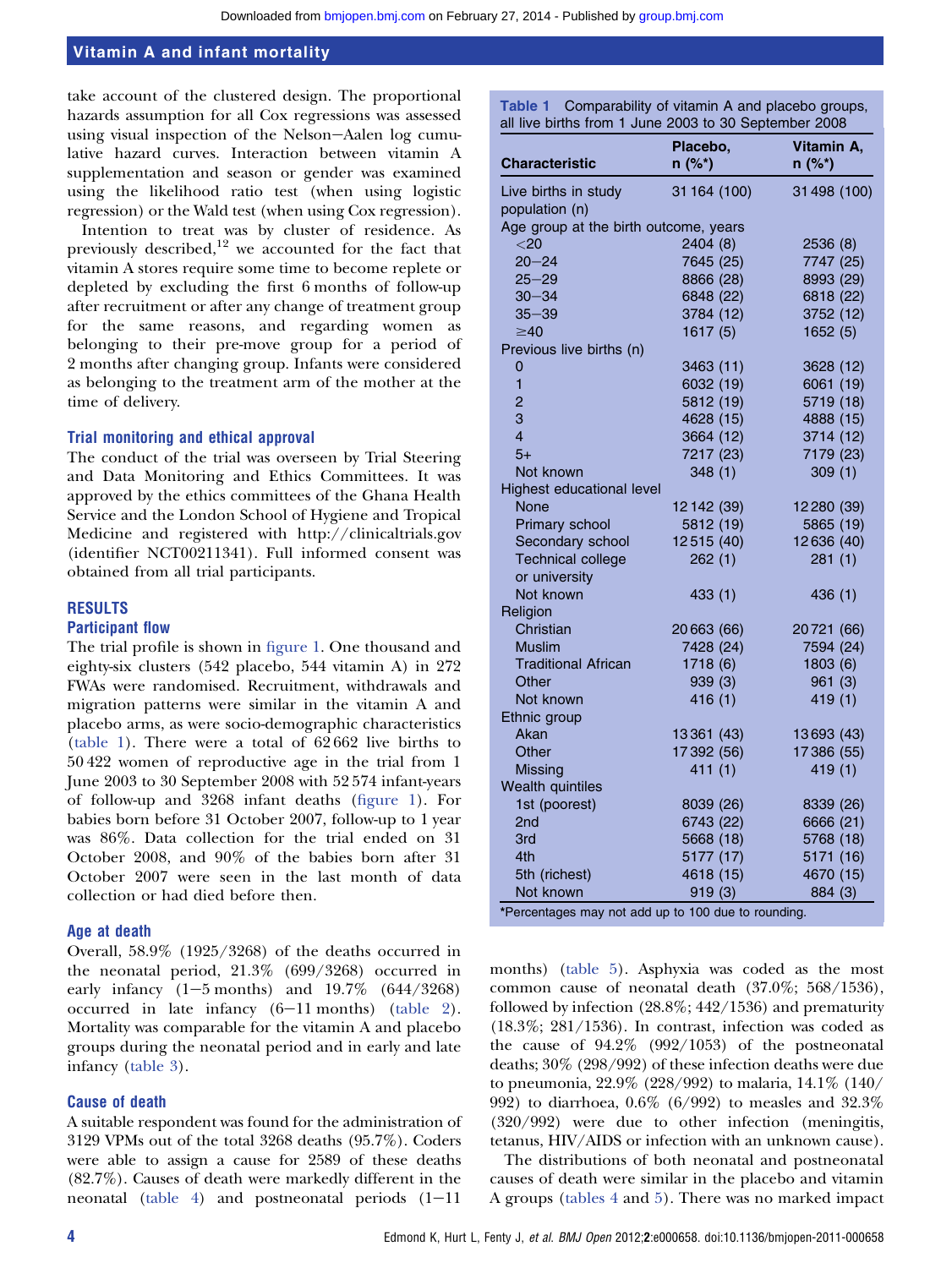|                            | <b>Overall</b> | Males* | Females*              |
|----------------------------|----------------|--------|-----------------------|
| Neonatal deaths            |                |        |                       |
| Live births (n)            | 62 662         | 31631  | 30980                 |
| Total neonatal deaths      | 1925           | 1113   | 790                   |
| Total neonatal deaths/1000 | 30.72          | 35.19  | 25.50                 |
| live births                |                |        |                       |
| OR (95% CI)                |                | 1.00   | $0.72$ (0.65 to 0.79) |
| p Value                    |                |        | < 0.0001              |
| Infant deaths $1-5$ months |                |        |                       |
| Infant years of follow-up  | 23660          | 11886  | 11772                 |
| $1-5$ months               |                |        |                       |
| Total $1-5$ months deaths  | 699            | 362    | 334                   |
| Total $1-5$ months deaths/ | 29.54          | 30.46  | 28.37                 |
| 1000 infant-years          |                |        |                       |
| HR (95% CI)                |                | 1.00   | $0.93$ (0.80 to 1.08) |
| p Value                    |                |        | 0.35                  |
| Infant deaths 6-11 months  |                |        |                       |
| Infant years of follow-up  | 24 0 94        | 12087  | 12005                 |
| $6 - 11$ months            |                |        |                       |
| Total 6-11 months deaths   | 644            | 352    | 292                   |
| Total 6-11 months deaths/  | 26.73          | 29.12  | 24.32                 |
| 1000 infant-years          |                |        |                       |
| HR (95% CI)                |                | 1.00   | $0.84$ (0.72 to 0.98) |
| p Value                    |                |        | 0.02                  |

of vitamin A supplementation on any specific cause of mortality, either in the neonatal period (table 4) or in the postneonatal period (table 5). The overall HR for infection-specific infant mortality was 1.03 (95% CI 0.92 to 1.16).

## Sex

Mortality rates were considerably lower for females than males during the neonatal period and late infancy (table 2). Mortality was also lower in females than males in the early infant period, but this difference was marginal and non-significant. Mortality rates were similar for the vitamin A and placebo groups for both males and females in the neonatal period and early and late infancy. There was also no evidence of modification of the effect of vitamin A supplementation on infant mortality by sex (Wald statistic  $=0.07$ , p $=0.80$ ).

## Season

There was no obvious seasonality in mortality rates (figure 2). Fifty-three per cent (1729/3268) of infant deaths occurred in the rainy season (April-September) and  $47\%$  (1539/3268) in the dry season (October-March). Mortality rates were similar in both (HR 0.99  $(95\% \text{ CI } 0.92 \text{ to } 1.06), p=0.67),$  and there was no impact of vitamin A supplementation on infant deaths in either the rainy (HR 0.98 (95% CI 0.89 to 1.08), p=0.68) or the dry season (HR 0.97 (95% CI 0.87 to 1.08), p=0.56). There was also no evidence of modification of the effect of vitamin A supplementation on infant mortality by season (Wald statistic  $=0.03$ , p $=0.86$ ).

## **DISCUSSION**

This large-scale community-based trial provides the largest analysis of cause of infant deaths from Africa to date. Our analyses indicate that weekly vitamin A supplementation in women of reproductive age has no beneficial or deleterious effect on the causes of death in their babies of age 6 or 12 months in rural Ghana.

We identified no other published studies of the effect of vitamin A supplementation in women of reproductive age on cause-specific infant mortality. In particular, no cause-specific data have been reported from the other two trials of maternal vitamin A supplementation in Nepal<sup>21</sup> and Bangladesh.<sup>22 23</sup> Studies of maternal multiple micronutrient supplementation have also not reported effects on cause-specific infant mortality.<sup>24 25</sup> The biological action of vitamin A and previous evidence from childhood vitamin A trials<sup>5 26</sup> led us to postulate a priori that vitamin A may have an effect on deaths due to infant infection. However, we found no effect of vitamin A on deaths due to infant infections in our study population. It was also possible that vitamin A could have had an effect on deaths due to prematurity-related complications (eg, bronchopulmonary dysplasia, necrotising enterocolitis, intraventricular haemorrhage) as vitamin A has effects on epithelial integrity, cellular differentiation and foetal surfactant synthesis.<sup>2</sup> <sup>27</sup> However, we found no impact of vitamin A supplementation in women of reproductive age on prematurityspecific neonatal mortality.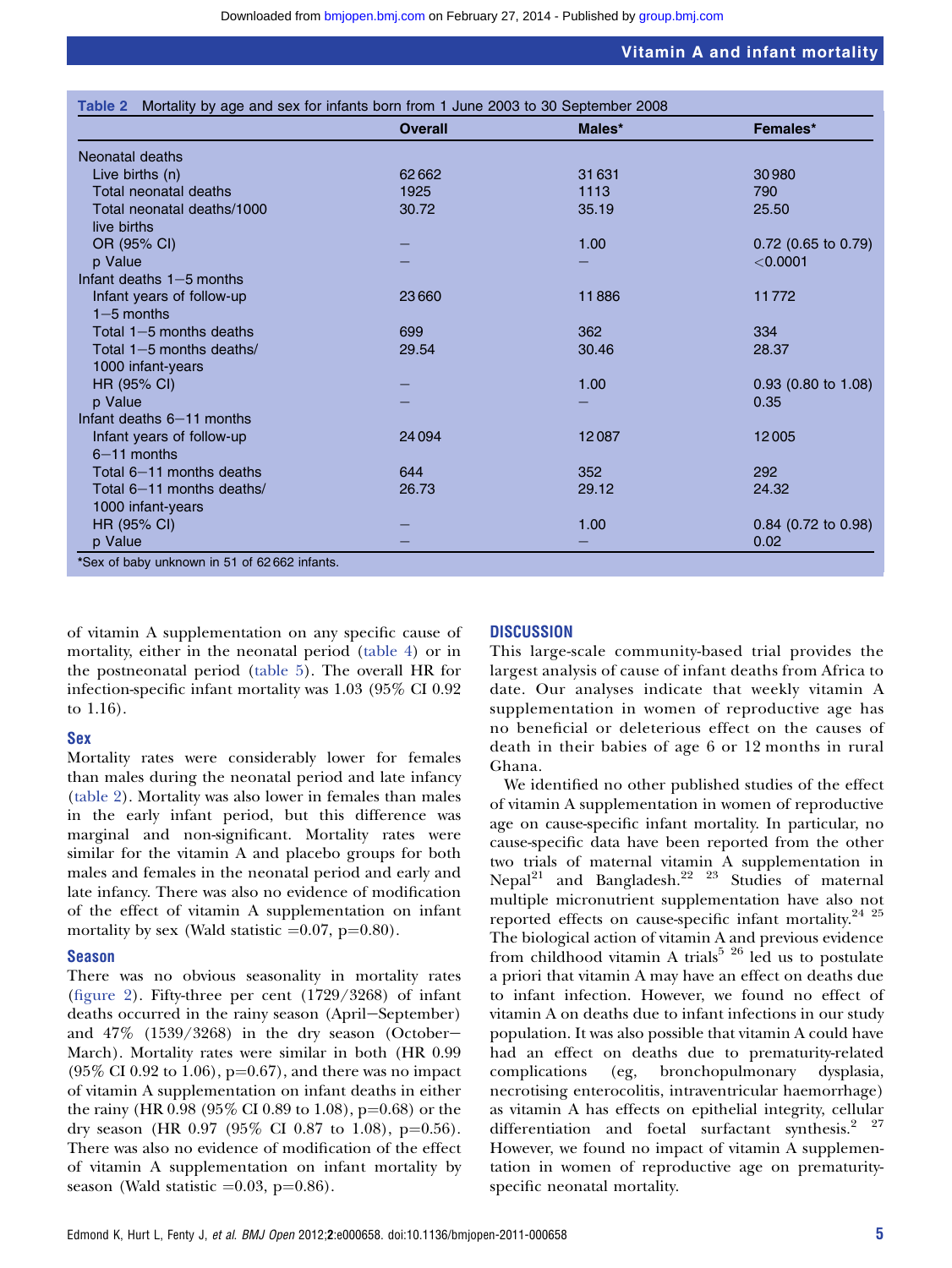|  |  |  |  | Vitamin A and infant mortality |
|--|--|--|--|--------------------------------|
|--|--|--|--|--------------------------------|

|                                                                                                                                                                                                                                                                                                     | Both    | sexes combined      | Males*  |                     | Females <sup>*</sup>         |                           |
|-----------------------------------------------------------------------------------------------------------------------------------------------------------------------------------------------------------------------------------------------------------------------------------------------------|---------|---------------------|---------|---------------------|------------------------------|---------------------------|
|                                                                                                                                                                                                                                                                                                     | Placebo | Vitamin A           | Placebo | Vitamin A           | Placebo                      | ⋖<br>Vitamin              |
| Neonatal deaths                                                                                                                                                                                                                                                                                     |         |                     |         |                     |                              |                           |
| Live births (n)                                                                                                                                                                                                                                                                                     | 31164   | 31498               | 15777   | 15854               | 15357                        | 15623                     |
| Total neonatal deaths                                                                                                                                                                                                                                                                               | 984     | 941                 | 589     | 524                 | 382                          | 408                       |
| Total neonatal deaths/1000 infant-years                                                                                                                                                                                                                                                             | 31.57   | 29.87               |         | 33.05               | 24.87                        | 26.12                     |
| Adjusted OR† (95% CI)                                                                                                                                                                                                                                                                               | 1.00    | 0.95(0.86 to 1.04)  | 37.33   | 0.88 (0.78 to 1.00) | 1.00                         | 1.05 (0.91 to 1.22)       |
| p Value                                                                                                                                                                                                                                                                                             |         | 0.26                |         | 0.05                |                              | 0.49                      |
| Infant deaths 1-5 months                                                                                                                                                                                                                                                                            |         |                     |         |                     |                              |                           |
| Infant years of follow-up 1-5 months                                                                                                                                                                                                                                                                | 11796   | 11936               | 5921    | 5965                |                              | 5934                      |
| Total 1-5 months deaths                                                                                                                                                                                                                                                                             | 341     | 358                 | 166     | 196                 |                              | 160                       |
| Total 1-5 months deaths/1000 infant-years                                                                                                                                                                                                                                                           | 28.91   | 29.99               | 28.04   | 32.86               |                              | 26.97                     |
| Adjusted HR† (95% CI)                                                                                                                                                                                                                                                                               | 1.00    | 1.04 (0.88 to 1.22) | 1.00    | 1.17(0.95 to 1.45)  | 5839<br>174<br>29.00<br>1.00 | $0.91$ $(0.72$ to $1.14)$ |
| p Value                                                                                                                                                                                                                                                                                             |         | 0.65                |         | 0.15                |                              | 0.39                      |
| Infant deaths 6-11 months                                                                                                                                                                                                                                                                           |         |                     |         |                     |                              |                           |
| Infant years of follow-up 6-11 months                                                                                                                                                                                                                                                               | 12004   | 12161               | 6022    | 6065                | 5945                         | 6060                      |
| Total 6-11 months deaths                                                                                                                                                                                                                                                                            | 321     | 323                 | 170     | 182                 |                              | 141                       |
| Total 6-11 months deaths/1000 infant-years                                                                                                                                                                                                                                                          | 26.74   | 26.56               | 28.23   | 30.01               | $151$<br>25.40               | 23.27                     |
| Adjusted HR+ (95% CI)                                                                                                                                                                                                                                                                               | 1.00    | 0.99 (0.84 to 1.18) | 1.00    | 1.06 (0.85 to 1.33) | 1.00                         | 0.92 (0.73 to 1.16)       |
| p Value                                                                                                                                                                                                                                                                                             |         | 0.94                |         | 0.59                |                              | 0.46                      |
| p Value for interaction between vitamin A and sex for neonatal deaths =0.06 (Likelihood ratio statistic =3.48).<br>p Value for interaction between vitamin A and sex for infant deaths 1−5 months =0.10 (Wald statistic =2.75).<br><br>†Adjusted for clustering by ObaapaVitA cluster of residence. |         |                     |         |                     |                              |                           |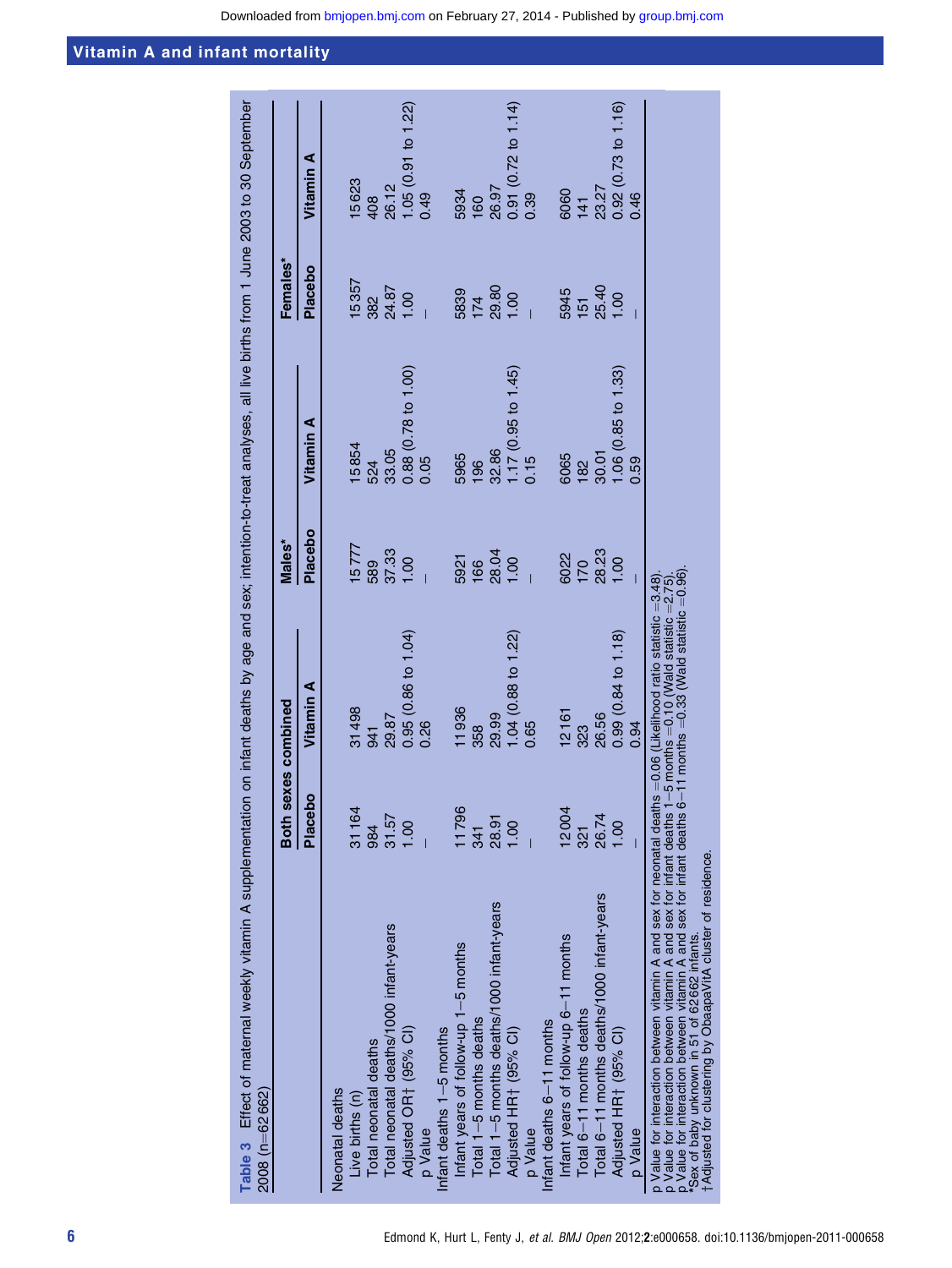|                                              | <b>Placebo</b> | <b>Vitamin A</b>      |
|----------------------------------------------|----------------|-----------------------|
| All live births (n)                          | 31 1 64        | 31498                 |
| <b>Total neonatal deaths</b>                 | 984            | 941                   |
| Infection                                    |                |                       |
| Infection-specific deaths (n)                | 218            | 224                   |
| Infection-specific deaths/1000 live births   | 7.00           | 7.11                  |
| Adjusted OR* (95% CI)                        | 1.00           | 1.02 (0.84 to 1.23)   |
| p Value                                      |                | 0.86                  |
| Prematurity                                  |                |                       |
| Prematurity-specific deaths (n)              | 149            | 132                   |
| Prematurity-specific deaths/1000 live births | 4.78           | 4.19                  |
| Adjusted OR* (95% CI)                        | 1.00           | $0.88$ (0.68 to 1.14) |
| p Value                                      |                | 0.33                  |
| Asphyxia                                     |                |                       |
| Asphyxia-specific deaths (n)                 | 284            | 284                   |
| Asphyxia-specific deaths/1000 live births    | 9.11           | 9.02                  |
| Adjusted OR* (95% CI)                        | 1.00           | $0.99$ (0.83 to 1.19) |
| p Value                                      |                | 0.95                  |
| Other deaths <sup>+</sup>                    |                |                       |
| Other deaths (n)                             | 128            | 117                   |
| Other specific deaths/1000 live births       | 4.11           | 3.71                  |
| Adjusted OR* (95% CI)                        | 1.00           | $0.89$ (0.69 to 1.17) |
| p Value                                      |                | 0.41                  |
| Unexplained                                  |                |                       |
| Unexplained deaths (n)                       | 175            | 156                   |
| Unexplained deaths/1000 live births          | 5.62           | 4.95                  |
| Adjusted OR* (95% CI)                        | 1.00           | $0.88$ (0.71 to 1.10) |
| p Value                                      |                | 0.26                  |
| Cause of death not ascertained               |                |                       |
| Unascertained deaths (n)                     | 30             | 28                    |
| Unascertained deaths/1000 live births        | 0.96           | 0.89                  |
| Adjusted OR* (95% CI)                        | 1.00           | $0.92$ (0.55 to 1.55) |
| p Value                                      |                | 0.76                  |

Table 4 Effect of weekly vitamin A supplementation on neonatal deaths by cause of death; intention-to-treat analyses, all live births from 1 June 2003 to 30 September 2008

\*Adjusted for clustering by ObaapaVitA cluster of residence. yIncludes congenital abnormality, accident or injury, malignant tumours and neonatal jaundice.

The absence of an impact on early or late infant survival concurs with the findings of trials of maternal vitamin A supplementation from Nepal<sup>21</sup> and Bangladesh $^{22\,\,23}$  and a pooled meta-analysis of the effects

of maternal multiple micronutrient supplements.<sup>24</sup> <sup>25</sup> The results also concur with those of our main paper, which reported no effects of vitamin A supplementation in women of reproductive age on maternal mortality and



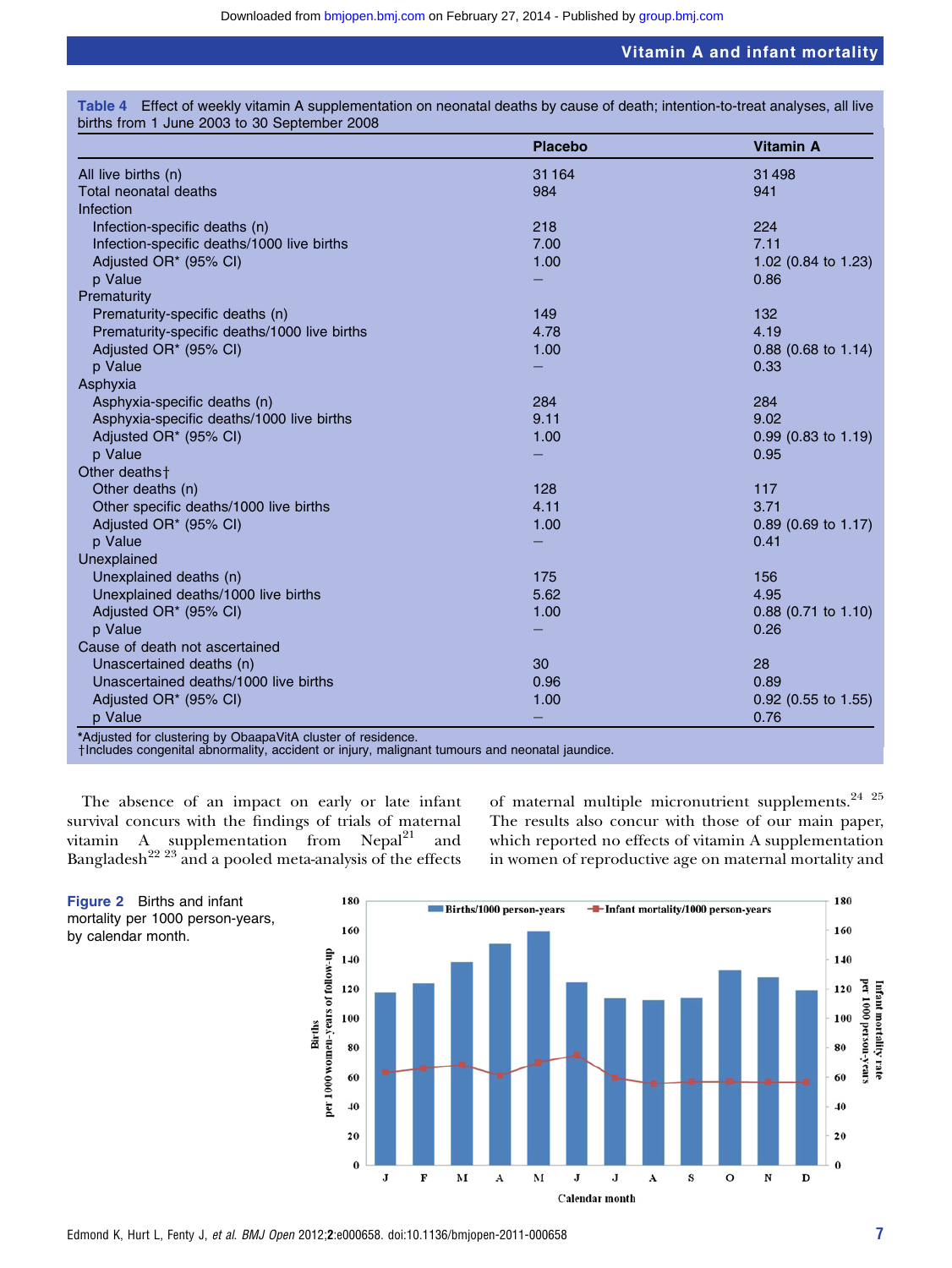Table 5 Effect of weekly vitamin A supplementation on postneonatal deaths by cause of death; intention-to-treat analyses, all live births from 1 June 2003 to 30 September 2008

|                                                                         | <b>Placebo</b> | <b>Vitamin A</b>                       |
|-------------------------------------------------------------------------|----------------|----------------------------------------|
| Infant-years of follow-up                                               | 23800          | 24 097                                 |
| Total postneonatal deaths                                               | 662            | 681                                    |
| Infection                                                               |                |                                        |
| Infection-specific deaths (n)                                           | 479            | 503                                    |
| Infection-specific deaths/1000 child-years                              | 20.13          | 20.87                                  |
| Adjusted HR* (95% CI)                                                   | 1.00           | 1.04 $(0.90 \text{ to } 1.19)$         |
| p Value                                                                 |                | 0.61                                   |
| Pneumonia                                                               |                |                                        |
| Pneumonia-specific deaths (n)                                           | 152            | 146                                    |
| Pneumonia-specific deaths/1000 child-years                              | 6.39           | 6.06                                   |
| Adjusted HR* (95% CI)                                                   | 1.00           | $0.95(0.75 \text{ to } 1.21)$          |
| p Value                                                                 |                | 0.67                                   |
| <b>Malaria</b>                                                          |                |                                        |
| Malaria-specific deaths (n)                                             | 115            | 113                                    |
| Malaria-specific deaths/1000 child-years                                | 4.83           | 4.69                                   |
| Adjusted HR* (95% CI)                                                   | 1.00           | $0.97$ (0.74 to 1.27)                  |
| p Value                                                                 |                | 0.83                                   |
| Diarrhoea                                                               |                |                                        |
| Diarrhoea-specific deaths (n)                                           | 60             | 70                                     |
| Diarrhoea-specific deaths/1000 child-years                              | 2.52           | 2.90                                   |
| Adjusted HR* (95% CI)                                                   | 1.00           |                                        |
| p Value                                                                 |                | 1.15 $(0.82 \text{ to } 1.62)$<br>0.42 |
| <b>Measles</b>                                                          |                |                                        |
|                                                                         | $\overline{4}$ | $\overline{c}$                         |
| Measles-specific deaths (n)<br>Measles-specific deaths/1000 child-years | 0.17           | 0.08                                   |
|                                                                         | 1.00           |                                        |
| Adjusted HR* (95% CI)                                                   |                | $0.49$ (0.09 to 2.69)<br>0.41          |
| p Value                                                                 |                |                                        |
| Other infection+                                                        | 148            |                                        |
| Other infection deaths (n)                                              |                | 172<br>7.14                            |
| Other infection-specific deaths/1000 child-years                        | 6.22           |                                        |
| Adjusted HR* (95% CI)                                                   | 1.00           | 1.15 $(0.91 \text{ to } 1.45)$         |
| p Value                                                                 |                | 0.24                                   |
| Other deaths <sup>‡</sup>                                               |                |                                        |
| Other deaths (n)                                                        | 42             | 29                                     |
| Other deaths/1000 child-years                                           | 1.76           | 1.20                                   |
| Adjusted HR* (95% CI)                                                   | 1.00           | $0.68$ (0.42 to 1.10)                  |
| p Value                                                                 |                | 0.12                                   |
| Unexplained                                                             |                |                                        |
| Unexplained deaths (n)                                                  | 106            | 103                                    |
| Unexplained deaths/1000 child years                                     | 4.45           | 4.27                                   |
| Adjusted HR* (95% CI)                                                   | 1.00           | 0.96 (0.72 to 1.27)                    |
| p Value                                                                 |                | 0.78                                   |
| Cause of death not ascertained                                          |                |                                        |
| Unascertained deaths (n)                                                | 35             | 46                                     |
| Unascertained deaths/1000 child years                                   | 1.47           | 1.91                                   |
| Adjusted HR* (95% CI)                                                   | 1.00           | 1.30 (0.84 to 2.00)                    |
| p Value                                                                 |                | 0.24                                   |
| *Adjusted for clustering by ObaapaVitA cluster of residence.            |                |                                        |

†Includes meningitis, tetanus, HIV/AIDS or infection with an unknown cause.<br>‡Includes congenital abnormality, accident or injury and malignant tumours.

stillbirths.<sup>12</sup> However, none of these trials presented data separately for males and females. We recorded lower mortality rates in females than males throughout infancy and markedly so during the neonatal period and late infancy. We found no evidence of any differential effect of vitamin A supplementation in boys or girls, or by season. This is in contrast to the recent Guinea Bissau trials which indicated that there may be an interaction between neonatal vitamin A supplementation and childhood immunisations by age, sex and season.7 9

There were some limitations to our trial. There was no direct observation of capsule taking; however, adherence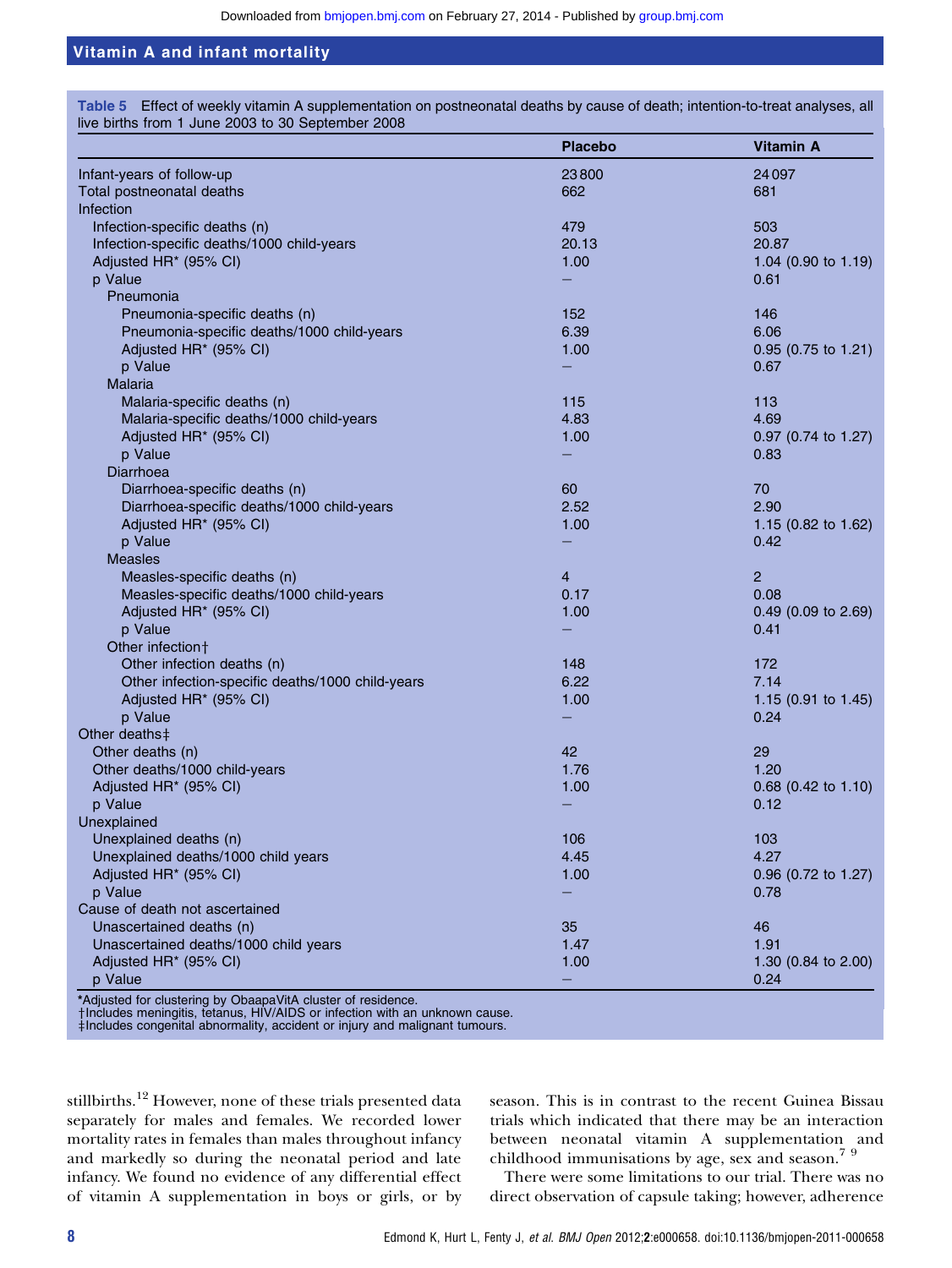was supported by an extensive Information, Education and Communication strategy, and we estimated that on average 75% of women both received and took all four capsules every month.<sup>12</sup> We also used VPMs and physician coders to assign cause of death, and it was not possible to use health facility records or postmortem examinations to verify the cause of death. Misclassification is common in VPM studies, but this can be minimised when broad categories such as 'infection', 'prematurity' and 'asphyxia' are used.<sup>17</sup> <sup>19</sup> Our VPM tools were also validated in similar study populations, and acceptable sensitivity and specificity were reported in comparison to a gold standard.<sup>17 18 20</sup> In addition, our study was prospective and population based. All resident women in the trial districts and their babies were enrolled, and loss to follow-up was low, even in women with babies who had died.

Our findings have important implications for policy and program development. They indicate that vitamin A supplementation in women of reproductive age will not reduce infection-specific infant mortality, has no influence on any of the other causes of death in their infants and is not an effective strategy to improve neonatal or infant survival. It also appears that vitamin A supplementation in women of reproductive age has no role in reducing overall or cause-specific infant mortality in child survival programs. We also failed to demonstrate any harm from vitamin A supplementation in infant males or females in our study population. These findings add to the ongoing debate about the safety of vitamin A supplementation and whether vitamin A supplementation may have differential effects on mortality in boys and girls in early and late infancy.

### Author affiliations

<sup>1</sup> Faculty of Epidemiology and Population Health, London School of Hygiene and Tropical Medicine, London, UK

<sup>2</sup>Nottingham Clinical Trials Unit, Institute of Clinical Research, University of Nottingham, Nottingham, UK

 ${}^{3}$ Faculty of Epidemiology and Population Health, Kintampo Health Research Centre, Ministry of Health, Kintampo, Ghana

4 Wales Cancer Trials Unit, Cardiff University, Cardiff, UK

<sup>5</sup>Faculty of Epidemiology and Population Health, Institute of Child Health, University College London, London, UK

#### Author footnote

All authors, external and internal, had full access to all of the data (including statistical reports and tables) in the study and can take responsibility for the integrity of the data and the accuracy of the data analysis.

Acknowledgements We acknowledge the contribution of the verbal post mortem coders and their coordinators, Dr Bilal Iqbal Avan, Dr Poorna Gunasekera, Dr Kwame Darko and Dr Seyi Soremekun, the support of the chiefs, elders and opinion leaders in the trial area and the substantial contribution of all women who participated. We thank all staff at Kintampo Health Research Centre involved in the trial, especially site leaders, coordinators, supervisors, fieldworkers, data managers, data supervisors, data entry clerks and administrative support staff. We also thank the trial steering committee and data monitoring and ethics committee for their ongoing support and guidance. Finally, we acknowledge the substantial contribution of the late Dr Paul Arthur the founding director of Kintampo Health Research Centre and one of the principal investigators for this trial.

Funding This document is an output from a project funded by the UK Department for International Development (DFID) for the benefit of developing countries; the views expressed are not necessarily those of DFID. In addition, United States Agency for International Development contributed some funding to the initial stages of the trial, and Roche kindly donated the vitamin A palmitate for the capsules. The researchers are fully independent from the funders. The study funders had no role in study design; in the collection, analysis and interpretation of data; in the writing of the report; nor in the decision to submit the article for publication.

Competing interests All authors have completed the Unified Competing Interest form at http://www.icmje.org/coi\_disclosure.pdf (available on request from the corresponding author) and we declare that all authors have no financial or non-financial interests that may be relevant to the submitted work.

Ethics approval Ethics approval was provided by Kintampo Health Research Centre, Ghana Health Service, London School of Hygiene and Tropical Medicine.

Contributors The paper was drafted by KE, LH and BRK and reviewed by all authors. The late Paul Arthur, BRK and OC designed the study. KE, LH, AHAtA and SO-A were responsible for trial conduct. ZH and CT participated in design and management of the Information, Education and Communication component of the trial. SA-E, SD, BRK, CH and JF participated in design and management of the data management system. CZ coordinated the fieldwork. LH, CH and JF undertook the statistical analyses. BRK is the guarantor for the study.

Provenance and peer review Not commissioned; externally peer reviewed.

Data sharing statement No additional data available.

#### **REFERENCES**

- 1. WHO. Global Prevalence of Vitamin A Deficiency in Populations at Risk 1995-2005. WHO Global Database on Vitamin A Deficiency. Geneva: WHO, 2009.
- West KP Jr. Vitamin A deficiency disorders in children and women. Food Nutr Bull 2003;24(4 Suppl):S78-90.
- 3. Beaton GH, Martorell R, Aronson KJ, et al. Effectiveness of vitamin A supplementation in the control of young child morbidity and mortality in developing countries Policy discussion paper no 13. Geneva: United Nations Administrative Committee on Coordination/Sub-Committee on Nutrition, 1993:1-120.
- 4. Imdad A, Herzer K, Mayo-Wilson E, et al. Vitamin A supplementation for preventing morbidity and mortality in children from 6 months to 5 years of age. Cochrane Database Syst Rev 2010;(12): CD008524.
- 5. Anon. Potential interventions for the prevention of childhood pneumonia in developing countries: a meta-analysis of data from field trials to assess the impact of vitamin A supplementation on pneumonia morbidity and mortality. The Vitamin A and Pneumonia Working Group. Bull World Health Organ 1995;73:609-19.
- 6. Anon. Randomised trial to assess benefits and safety of vitamin A supplementation linked to immunisation in early infancy. WHO/CHD Immunisation-linked vitamin A supplementation study group. Lancet 1998;352:1257-63.
- Benn CS, Diness BR, Roth A, et al. Effect of 50,000 IU vitamin A given with BCG vaccine on mortality in infants in Guinea-Bissau: randomised placebo controlled trial. BMJ 2008;336:1416-20.
- 8. Fisker AB, Lisse IM, Aaby P, et al. Effect of vitamin A supplementation with BCG vaccine at birth on vitamin A status at 6 wk and 4 mo of age. Am J Clin Nutr 2007;86:1032-9.
- 9. Benn CS, Fisker AB, Napirna BM, et al. Vitamin A supplementation and BCG vaccination at birth in low birthweight neonates: two by two factorial randomised controlled trial. BMJ 2010;340:c1101.
- 10. Kirkwood B, Humphrey J, Moulton L, et al. Neonatal vitamin A supplementation and infant survival. Lancet 2010;376:1643-4.
- 11. van den Broek N, Dou L, Othman M, et al. Vitamin A supplementation during pregnancy for maternal and newborn outcomes. Cochrane Database Syst Rev 2010;(11):CD008666.
- 12. Kirkwood BR, Hurt L, Amenga-Etego S, et al. Effect of vitamin A supplementation in women of reproductive age on maternal survival in Ghana (ObaapaVitA): a cluster-randomised, placebo-controlled trial. Lancet 2010:375:1640-9.
- 13. Ghana Statistical Service (GSS), Ghana Health Service (GHS), and ICF Macro. Ghana Demographic and Health Survey 2008. Accra, Ghana: GSS, GHS, and ICF Macro, 2009.
- 14. IVACG. Statement: Safe Doses of Vitamin A During Pregnancy and Lactation. Washington: IVACG, 1998.
- 15. WHO. Safe Vitamin A Dosage During Pregnancy and Lactation: Recommendations and Report of a Consultation. Geneva, CH: WHO, 1998.
- 16. Hill Z, Kirkwood B, Kendall C, et al. Factors that affect the adoption and maintenance of weekly vitamin A supplementation among women in Ghana. Public Health Nutr 2007;10:827-33.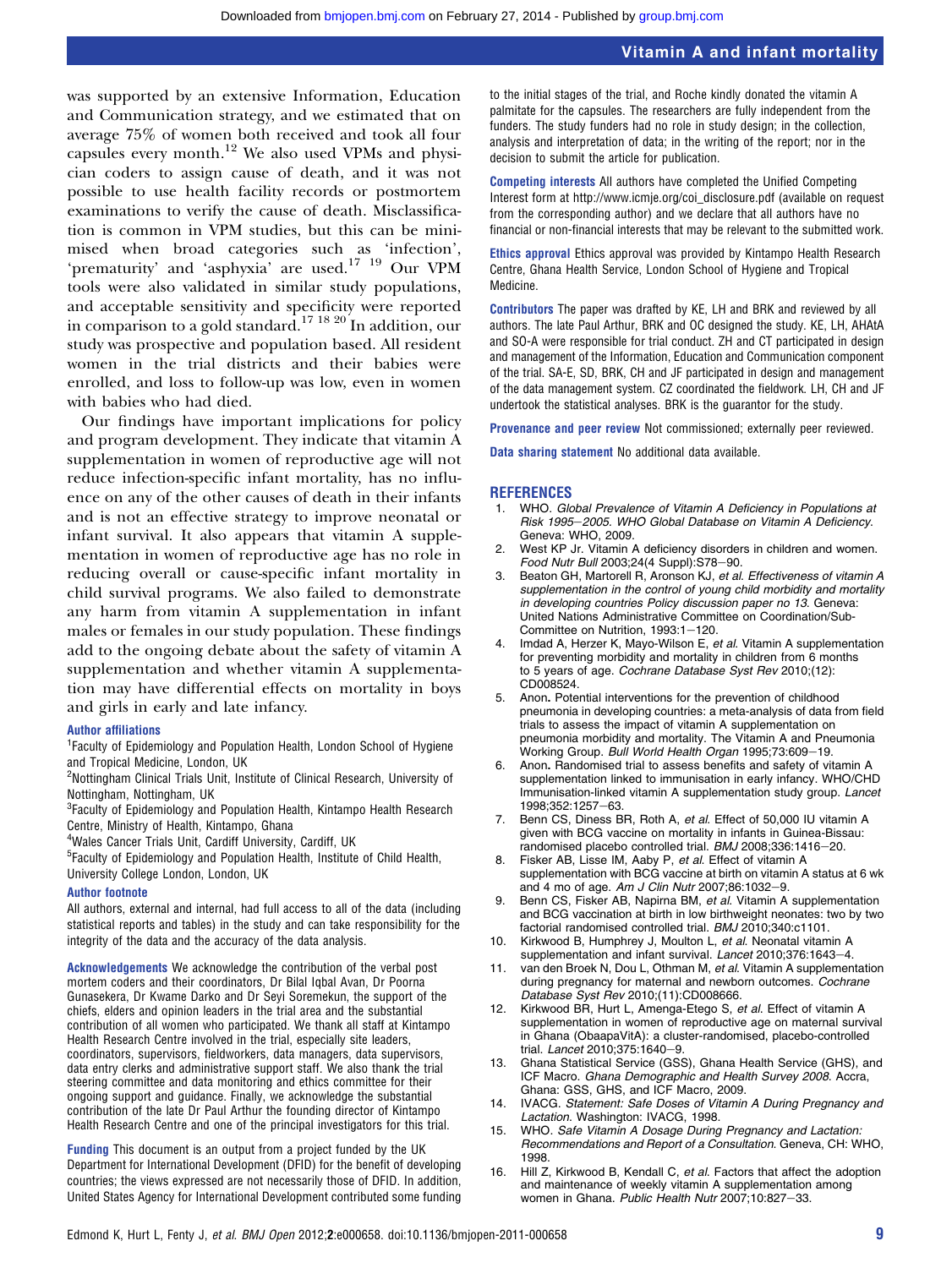- 17. World Health Organization. Verbal Autopsy Standards: Ascertaining and Attributing Cause of Death. Geneva, Switzerland: WHO, 2007.
- 18. Kalter HD, Gray RH, Black RE, et al. Validation of postmortem interviews to ascertain selected causes of death in children. Int J Epidemiol 1990;19:380-6.
- 19. Edmond KM, Quigley MA, Zandoh C, et al. Diagnostic accuracy of verbal autopsies in ascertaining the causes of stillbirths and neonatal deaths in rural Ghana. Paediatr Perinat Epidemiol 2008;22:417-29.
- 20. Quigley MA, Armstrong Schellenberg JR, Snow RW. Algorithms for verbal autopsies: a validation study in Kenyan children. Bull World Health Organ 1996;74:147-54.
- 21. Katz J, West KP Jr, Khatry SK, et al. Maternal low-dose vitamin A or beta-carotene supplementation has no effect on fetal loss and early infant mortality: a randomized cluster trial in Nepal. Am J Clin Nutr  $2000:71:1570-6$
- 22. Christian PWKJ, Labrique A, Klemm R, et al. Effects of maternal vitamin A or beta-carotene supplementation on maternal and infant mortality in rural Bangladesh: the JIVITA-1 trial. Proceedings of the Micronutrient Forum; 16-18 April 2007. Turkey: IVACG, 2007:129.
- 23. Klemm RD, Labrique AB, Christian P, et al. Newborn vitamin A supplementation reduced infant mortality in rural Bangladesh. Pediatrics 2008;122:e242-50.
- 24. Ronsmans C, Fisher DJ, Osmond C, et al; Maternal Micronutrient Supplementation Study Group. Multiple micronutrient supplementation during pregnancy in low-income countries: a meta-analysis of effects on stillbirths and on early and late neonatal mortality. Food Nutr Bull 2009;30(4 Suppl):  $S547 - 55.$
- 25. Shankar AH, Jahari AB, Sebayang SK, et al; The Supplementation with Multiple Micronutrients Intervention Trial (SUMMIT) Study Group. Effect of maternal multiple micronutrient supplementation on fetal loss and infant death in Indonesia: a double-blind cluster-randomised trial. Lancet 2008;371:215-27.
- 26. Beaton GH, L'Abbé MR, et al. Effectiveness of vitamin A supplementation in the control of young child morbidity and mortality in developing countries. Nutrition policy Discussion Paper No. 13. Geneva: UN, ACC/SCN State-of-the-art Series, 1993.
- 27. Stephensen CB. Vitamin A, infection, and immune function. Annu Rev Nutr 2001;21:167-92.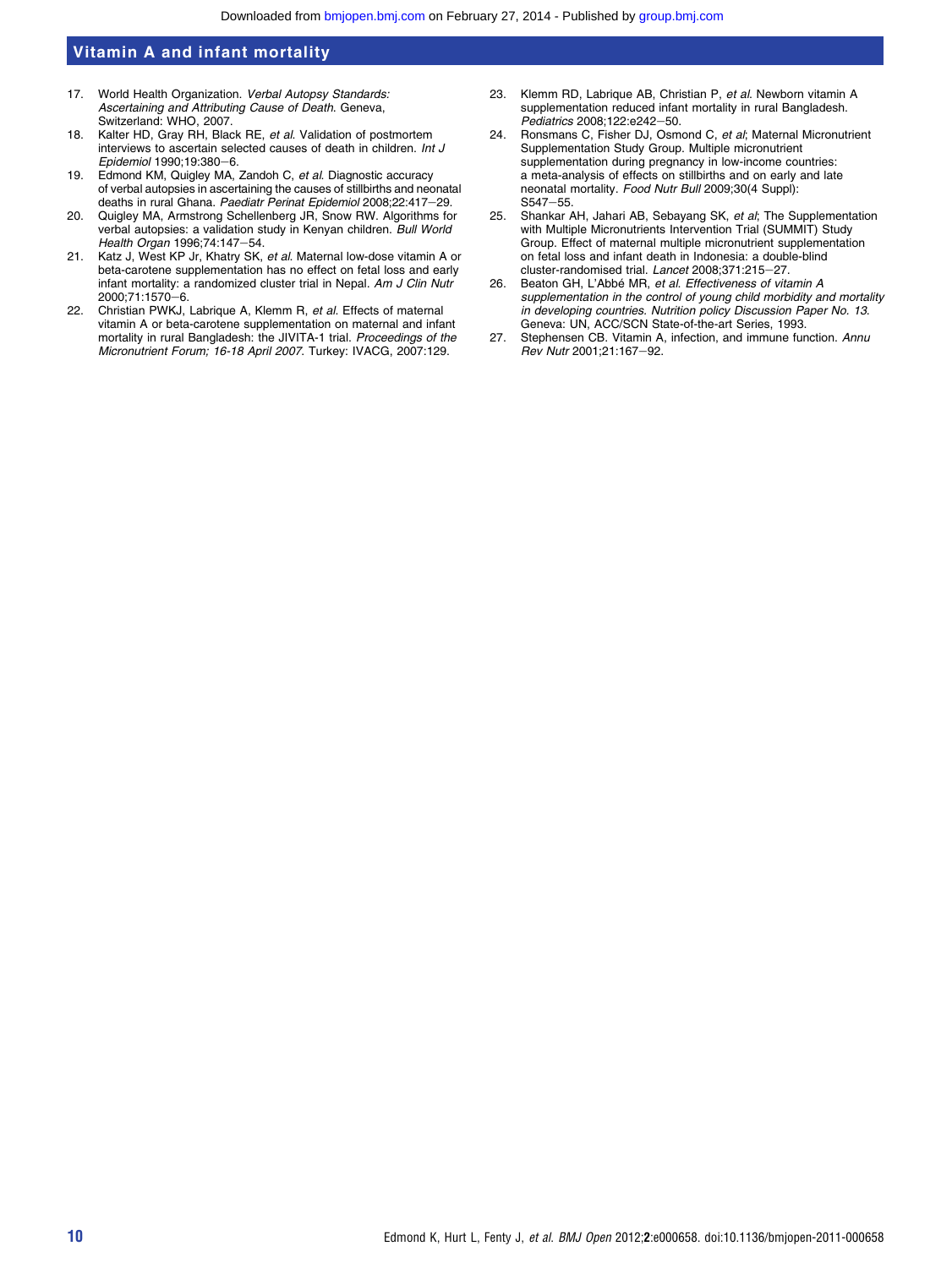# **cluster-randomised, placebo-controlled trial in rural Ghana: ObaapaVitA double-blind, cause-specific early and late infant mortality women of reproductive age on Effect of vitamin A supplementation in**

Karen Edmond, Lisa Hurt, Justin Fenty, et al.

doi: 10.1136/bmjopen-2011-000658 BMJ Open 2012 2:

**<http://bmjopen.bmj.com/content/2/1/e000658.full.html>** Updated information and services can be fou[nd at:](http://bmjopen.bmj.com/cgi/collection/bmj_open_nutrition_and_metabolism) 

|                                    | These include:                                                                                                                                                                                                                                                                                                                                                                                                                                      |
|------------------------------------|-----------------------------------------------------------------------------------------------------------------------------------------------------------------------------------------------------------------------------------------------------------------------------------------------------------------------------------------------------------------------------------------------------------------------------------------------------|
| Data Supplement                    | "Supplementary Data"<br>http://bmjopen.bmj.com/content/suppl/2012/01/06/bmjopen-2011-000658.DC1.html                                                                                                                                                                                                                                                                                                                                                |
| <b>References</b>                  | This article cites 17 articles, 6 of which can be accessed free at:<br>http://bmjopen.bmj.com/content/2/1/e000658.full.html#ref-list-1                                                                                                                                                                                                                                                                                                              |
| <b>Open Access</b>                 | This is an open-access article distributed under the terms of the<br>Creative Commons Attribution Non-commercial License, which permits<br>use, distribution, and reproduction in any medium, provided the original<br>work is properly cited, the use is non commercial and is otherwise in<br>compliance with the license. See:<br>http://creativecommons.org/licenses/by-nc/2.0/ and<br>http://creativecommons.org/licenses/by-nc/2.0/legalcode. |
| <b>Email alerting</b><br>service   | Receive free email alerts when new articles cite this article. Sign up in<br>the box at the top right corner of the online article.                                                                                                                                                                                                                                                                                                                 |
| <b>Topic</b><br><b>Collections</b> | Articles on similar topics can be found in the following collections<br>HIV AIDS (70 articles)<br>Nutrition and metabolism (99 articles)<br>Epidemiologic studies (73 articles)                                                                                                                                                                                                                                                                     |

**<http://group.bmj.com/group/rights-licensing/permissions>** To request permissions go to:

**<http://journals.bmj.com/cgi/reprintform>** To order reprints go to:

**BMJ Open** 

**<http://group.bmj.com/subscribe/>** To subscribe to BMJ go to: